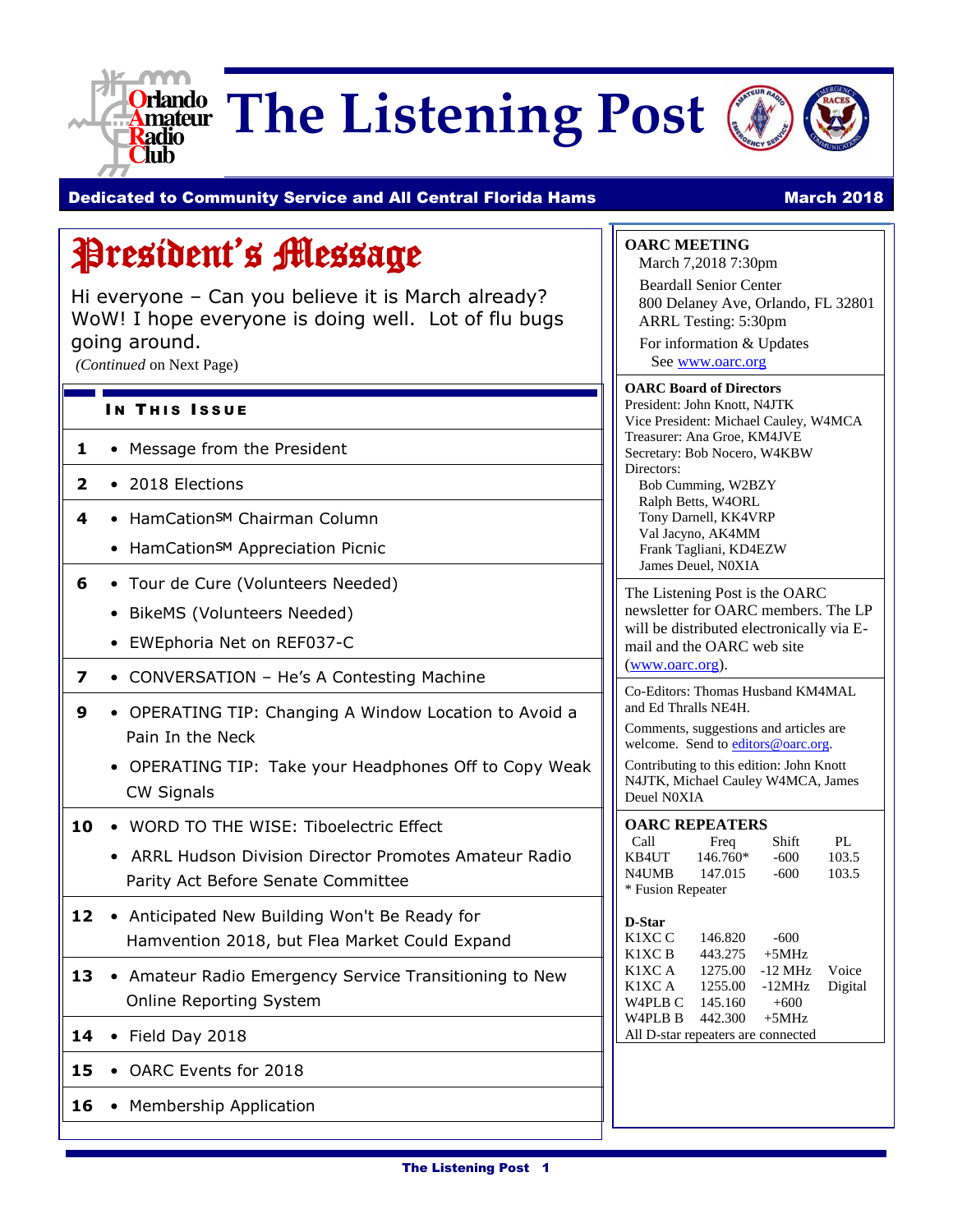## President's Message (*Continued* from Previous Page)

I have heard many people coming down with the flu more than once this year. Make sure you do everything you can to protect yourself from it.

I would like to take this opportunity to publicly congratulate Michael, W4MCA on his first HamCation as the General Chairman. He had some big shoes to fill and I think he succeed above expectations. He was able to put a great committee together that worked very well together. Veteran members were able to help the "newbies" this year which helped a lot. Again, congrats to Michael and the committee for another successful show.

Make sure you read this issue from cover to cover. It's going to be stuffed with information and what is going on locally in Amateur Radio.

We'll see everyone on March 7 at the next meeting.

73 John Knott, N4JTK President

### **2018 Elections**

It's that time of the year again. At the March 2018 General Meeting, we'll be accepting nominations from the memberships for the elections that will be held at the April 2018 Meeting. All Board positions are up for elections.

**Election of Officers and Directors**. The Nominating Committee shall submit a slate of nominees for Officers and Directors for consideration at the General Meeting preceding the Annual Meeting. Nominations may also be made from the floor at that same meeting. Questions regarding eligibility for election must be raised at the Board Meeting preceding the Annual Meeting. Nominees deemed not meeting qualifications as specified in ARTICLE IV, SECTION 2 as determined by a majority vote of the Board, shall be notified in writing prior to the Annual Meeting. The Secretary or designee shall prepare a ballot with the names of all qualified nominees. This ballot shall be distributed to all eligible voters at the Annual Meeting. Absentee ballots shall be available from the Secretary by individual request and must be returned before the Annual Meeting. The ballot shall be cast in secret and counted by members of the Nominating Committee not running for office. The election shall be decided by a plurality. Upon vote of the membership, the ballots may be immediately destroyed. Persons elected, shall assume their office at the close of this meeting.

Duties:

1. **President**. The President shall be responsible for the coordination and supervision of the work of the other Officers and any employees, agents, professional advisors, and consultants. The President shall appoint a Property Manager and a Repeater Manager each having duties as defined in ARTICLE VIII.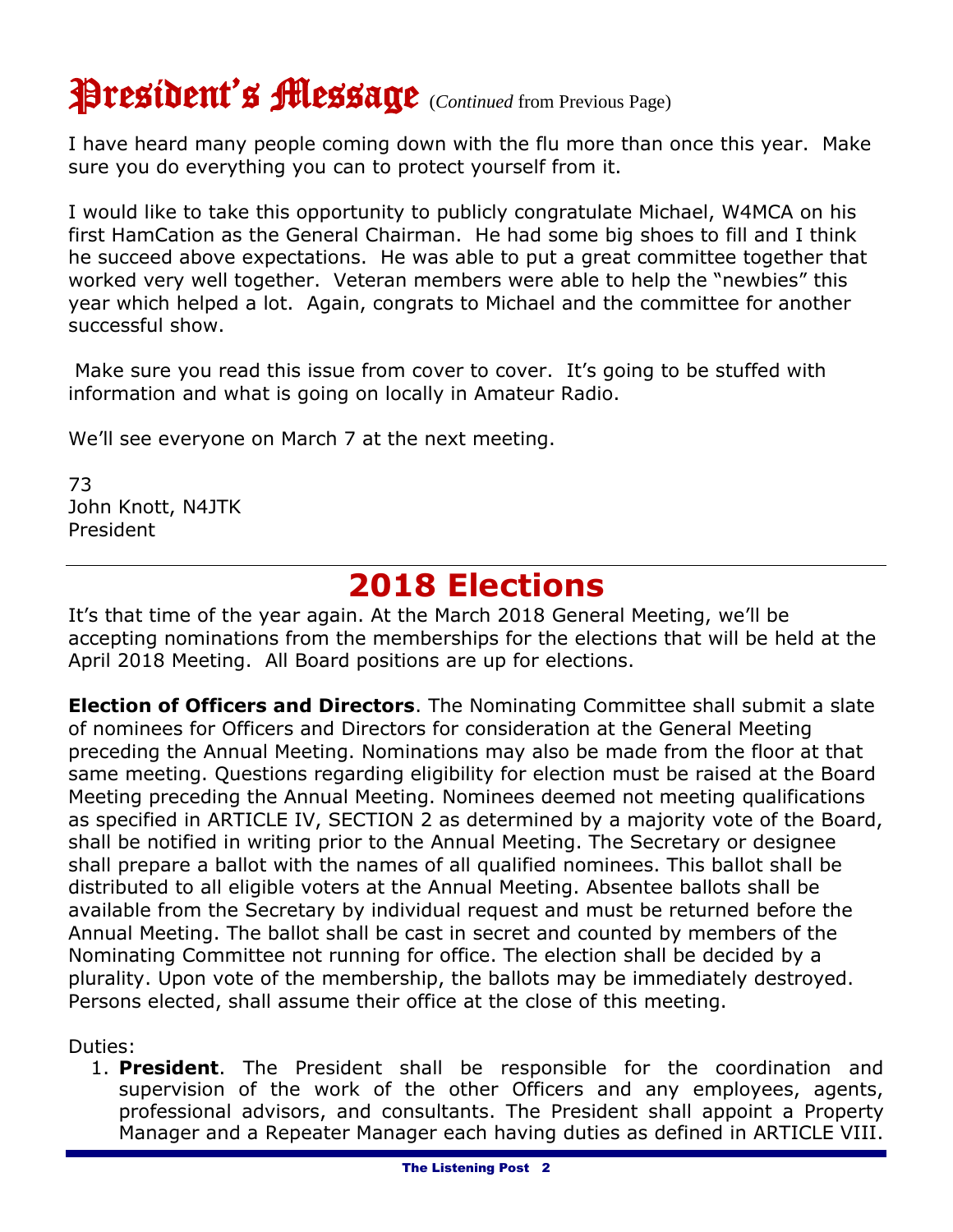He/she may sign, execute, and deliver on the name of the corporation all deeds, mortgages, bonds, contracts and other instruments when specifically authorized by the Board, except in cases where items are expressly delegated by these By-Laws or the Board to some other Officer or agent. He/she may perform such other duties as may be assigned by the agent. He/she may perform such other duties as may be assigned by the Board. Unless otherwise provided by the Board or these By-Laws, he/she shall preside, when present, at all meetings.

- 2. **Vice President**. The Vice President shall perform such duties as may be assigned by the Board or the President. In the absence of the President, or in the event of his/her death, inability or refusal to act, shall perform all duties of the President, and when so acting, shall have all of the powers of and be subject to all of the restrictions of the President as set forth in these By-Laws.
- 3. **Secretary**. The Secretary shall keep the minutes of all meetings, see that notices are duly given as required by law or these By-Laws, and be the custodian of the Corporate records. He/She shall see that the books, reports, statements and all other documents and records required by law are properly kept and filed and kept available to the Board on request
- 4. **Treasurer**. The Treasurer shall have charge and custody of and be responsible for all funds, securities, notes, contracts, deeds, and other indices of title and valuable assets of the Corporation. He/She shall receive and give receipt for moneys payable to the Corporation and deposit all moneys in such depositories as shall be selected by the Board. He/She shall cause such funds to be dispersed by check or draft, signed as the Board may require, and be responsible for the accuracy of the amounts of, and cause to be preserved proper vouchers for, all moneys dispersed. He/She shall have the right to require from time to time reports or statements giving such information as he/she may require with respect to any and all financial transactions of the Corporation. He/She shall keep or cause to be kept at such place as the Board shall designate, correct records of the moneys, business and transactions of the Corporation, and exhibit them to any Officer or Director. He/She shall render to the Board, whenever requested, an account of the financial condition of the Corporation and of all of his/her transactions as treasurer, and, as soon as may be possible after the close of the fiscal year, make and submit to the Board a like report for such fiscal year, and lay before each Annual Meeting, the financial statements of the Corporation. The Treasurer is to be bonded at Club expense.

**Annual Meeting**. The Annual Meeting of the members of the corporation shall be held in the month of April in each year at such time and place as shall be stated in the notice of the meeting. The purpose of the Annual Meeting is the election of the Officers and Directors of the Corporation, and for other purposes as determined by the Board.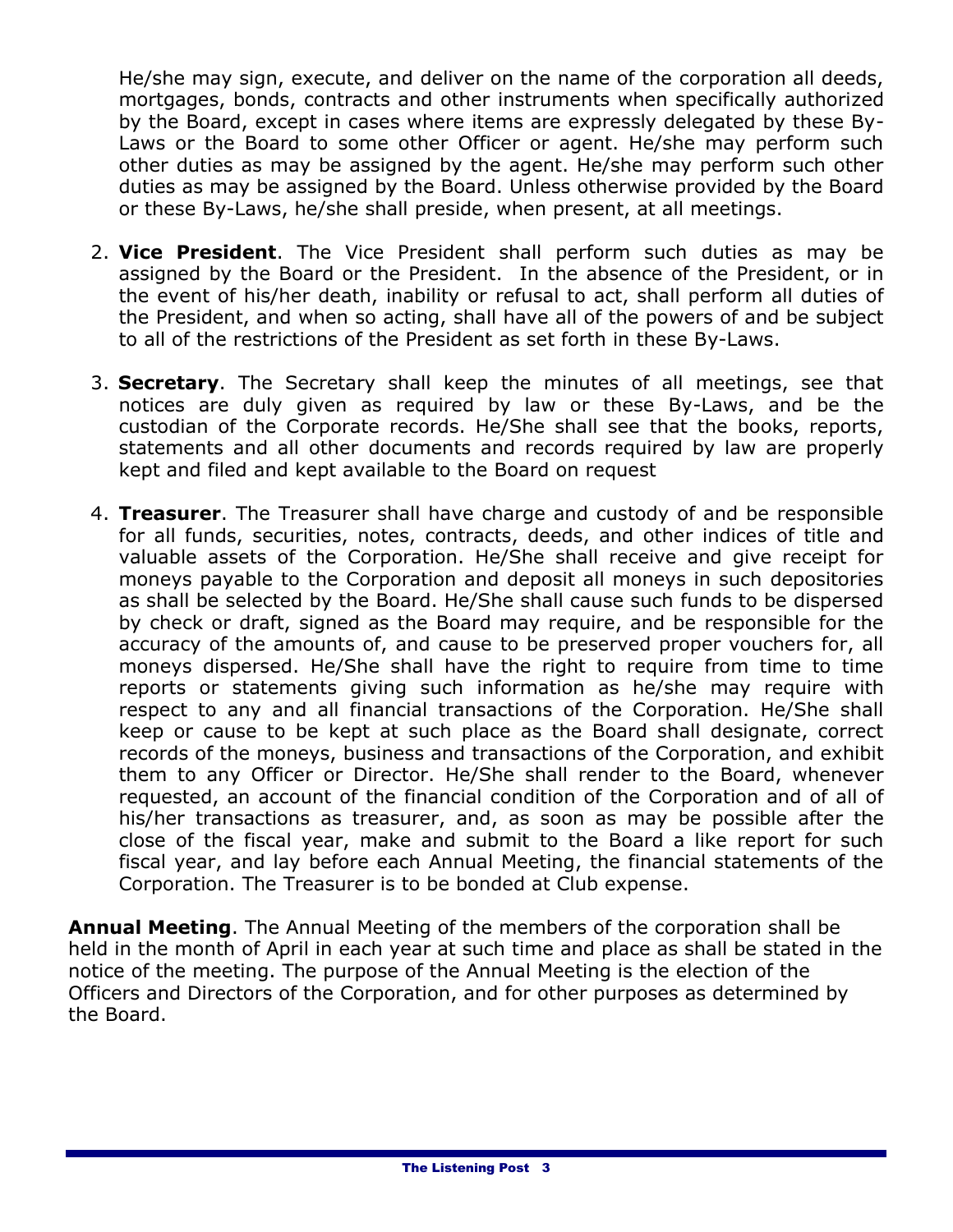### **HamCation<sup>SM</sup> Chairman Column**

(By Michael Cauley, W4MCA)

Greetings Everyone

First let me say thank you to all the HamCation Volunteers. We had over 175 volunteers this year which is a record. Also, please help in saying thank you to all the HamCation Chairman/Chairwomen a lot of these members on the committee were new this year. People don't realize that the volunteers on the HamCation Committee put in hundreds of volunteer hours each year to make the show the success that it is. Please when you see one of the following people please Thank them for what they do for Amateur Radio.

- 
- 
- Lidy Meijers, KJ4LMM Mike Bivins, KG4BDL Ralph Betts, W4ORL
- 
- 
- 
- 
- Ray Richard, W4RPR Bob Cumming, W2BZY John Knott, N4JTK
	-
	-
- Peter Meijers, AI4KM David Virden, WN4WYS Ed Thralls, NE4H
	-
- Benton Bonney, W4PE Andy Anderson, KJ4VQN Larry Monroe, N2HBX
- Val Jacyno, AK4MM Aaron Morrison, AE4KO Dean Groe, KD4TWJ
- 
- Ana Groe, KM4JVE James Deuel, N0XIA Bob Nocero, W4KBW
	-
	-
- Tony Darnell, KK4VRP Frank Gergits, KC9GNQ Frank Tagliani, KD4EZW
	-
	-

With that said the other record we broke this year is the attendance. We had a little over 22,300 attend the show. I know it was busy when on Saturday the Orlando Police Department informed me we ran out of parking for a little while which is another first.

I know all the vendors I talked to said they were busier this year than any other year. We are already working on improvements for the 2019 show.

Again, let me say thank you to everyone who volunteer without you we cannot have a great show like we do.

Michael Cauley 2018 HamCation General Chairman

### **HamCation<sup>SM</sup> Appreciation Picnic**

When: April 7, 2018 Where: Bill Fredrick Park at Turkey Lake 3401 S. Hiawassee Road Orlando, Florida 32835 Pavilion #6 Time: 1:00pm

On behalf of the Orlando Amateur Radio Club and the HamCation Committee you are cordially invited to our annual HamCation volunteer appreciation picnic.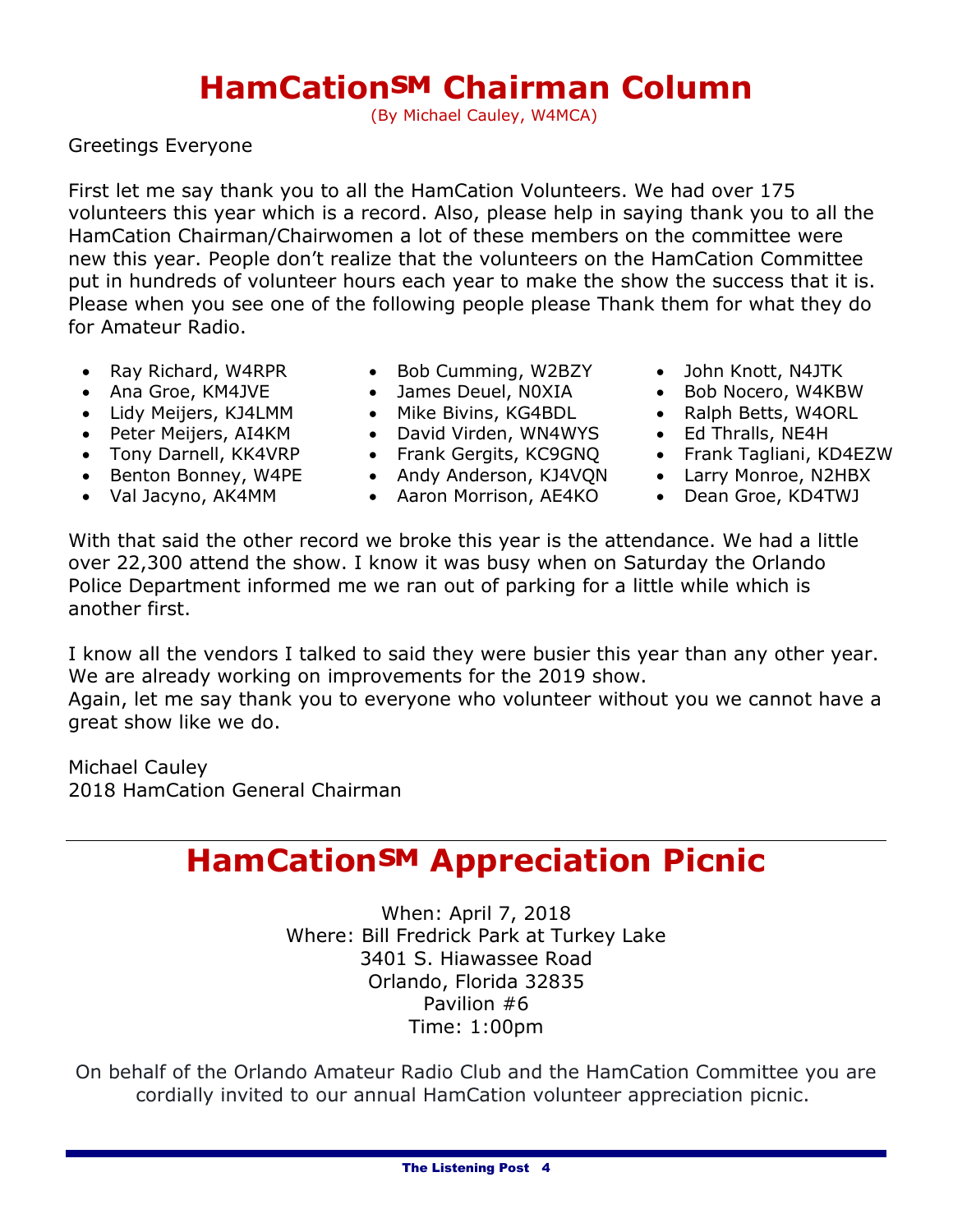We thank you for your devoted time and efforts with helping make HamCation the Huge success it is. Your contribution has allowed us to continue to grow every year and make the show better every year.

We will be having Hamburgers, Hotdogs, Veggie Burgers, Potato Salad, Beans and lots more. I promise you will not go away hungry.

We will have some great prizes to give away.

Please RSVP to [picnic@oarc.org](mailto:picnic@oarc.org) by April 1

When you come thru the main gate follow the road to the right. Then follow the signs to Pavilion #6. On the map below follow the red road.

#### **The Park Charges admission. When you get to the Main Gate tell them you are attending the HamCation Picnic and it will be free to get in. OARC is covering the fee for everyone.**

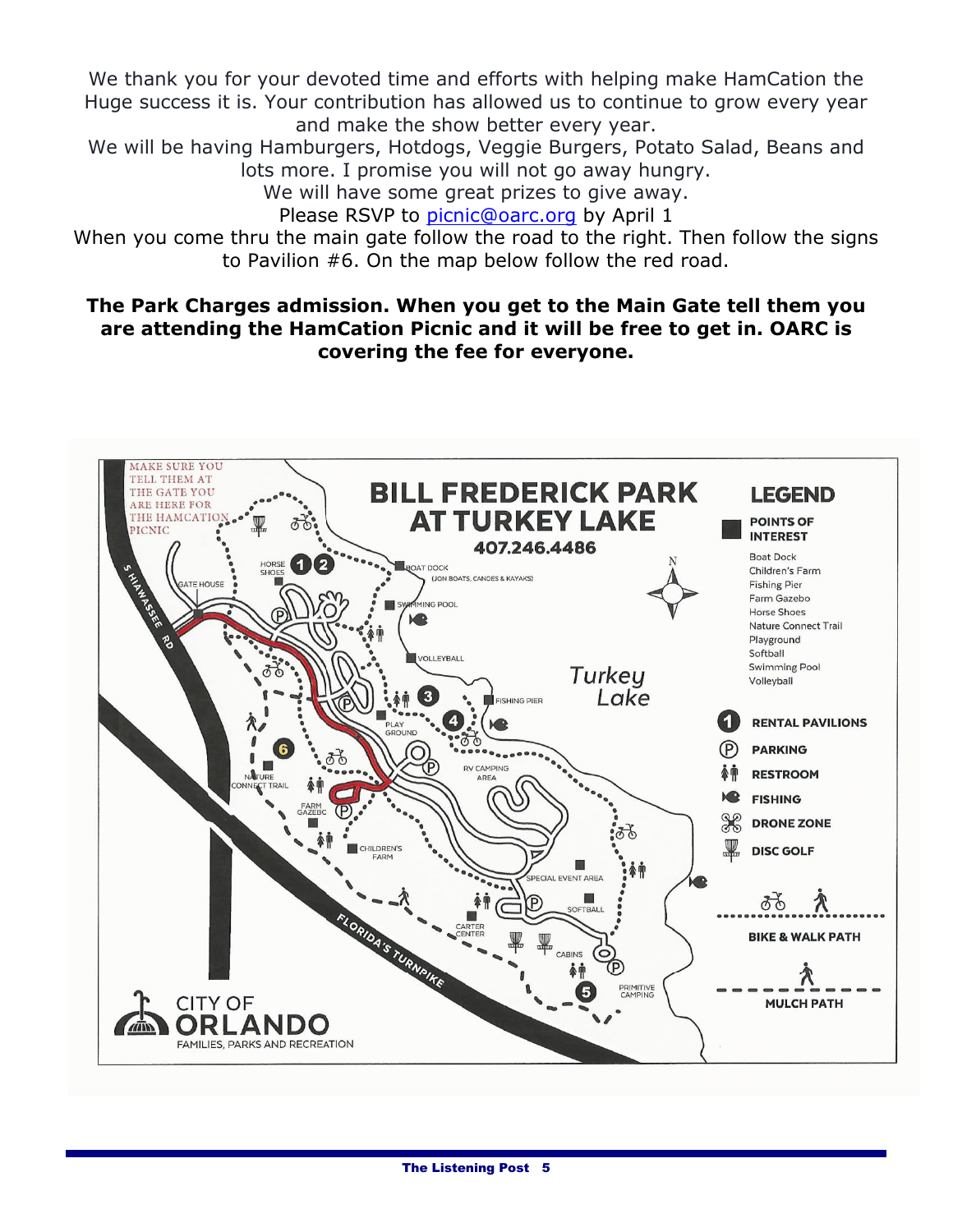### **Tour de Cure**

On Sunday March 25, 2018 will be the next American Diabetes Association Tour de Cure. This year's event is once again turning into a larger event than last year. All numbers, including the number of participants has surpassed the numbers from the same time last year.

This year there is a new component to the event. They have a combined the ADA Stepp out with the ADA Tour de Cure bringing a Walk/Run route this year. This alone will bring an extra 200-500 participants to the event.

We are again tasked with providing communications to the overall event. Also, SAG units, ROVERS, Rest Stop, and other support positions that can be of assistance. All of this is coordinated over Amateur Radio.

If you can assist with this event, even if you have not worked an event like this before, please go to **<https://www.surveymonkey.com/r/GT7QT6W> to sign up.**

We'll then get you up to speed with the info that has gone out to date.

### **BikeMS**

Coming up on Saturday May 5 and Sunday May 6, 2018 The BikeMS Citrus Tour will commence. This is a charity bicycle ride for the Multiple Sclerosis Society.

The event on Saturday begins very early at Fantasy of Flight in Polk County. There are multiple routes the all end at the Omni Resort in Champions Gate. There is a need for Rest Stop Operators, SAG units, ROVERS, GREENWAY Drivers, and more.

If you are interested in this event and would like to more information, contact John Knott or Michael Cauley.

If you would like to go ahead and signup, go to:<http://www.citrustour.org/>

### **EWEphoria Net on REF037-C**

(By James Deuel, N0XIA)

While attending HamCation 2018, I ran across a female person dressed in what I thought was a bunny suit. Being concerned about heat exhaustion (it was hot that Saturday), I enquired if she was okay. That question appeared to already be on her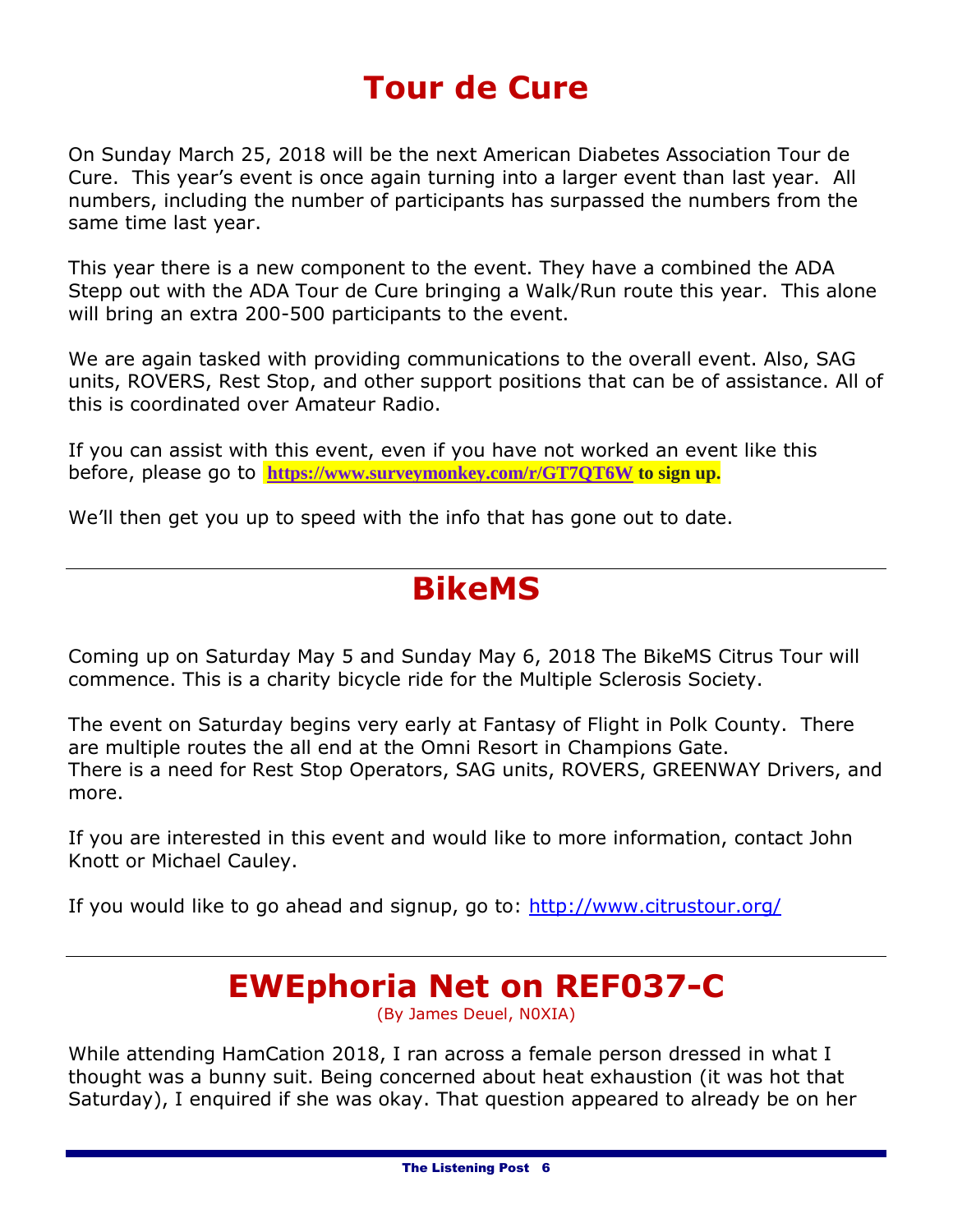mind and she was planning to leave and change. This left me with her companion to answer questions.

I met Bob Stille, KC8MLB and his wife, Carol, W8EWE. Carol was the one dressed as a sheep. Those ears had me fooled for the wrongly depicted furry animal. Bob and Carol are promoting a weekly net called the EWEphoria D-STAR Net conducted every Monday at 8:00 pm on Reflector 037–C. You can go to this Videos By Mike, YouTube and look at the promo Carol did for EWEphoria around the 7 minute - 11 second mark, at [https://www.youtube.com/watch?v=vvDlVm73N-o.](https://www.youtube.com/watch?v=vvDlVm73N-o)



Bob, KC8MLB and Carol Stille, W8EWE EWEphoria Radio Club member, Carol



Reflector 037 is sponsored by the OARC and both the Orlando and Sanford D-STAR vhf repeaters are connected to REF037-C, 24/7. Other repeaters in central Florida connect to 37-C, which includes Marion County where the EWEphoria Radio Club is located.

For those that have D-STAR, tune in and see if the EWEphoria net leaves you with "a feeling or state of intense excitement and happiness!" Their enthusiasm clearly showed at HamCation. 73,

### **CONVERSATION**

**(The ARRL Contest Update for January 24, 2018)**

#### **He's a Contesting Machine!**

A non-ham friend and I were having a discussion the other day about radio contesting. Since he's a friend, he's come around to thinking it's more quaint than bizarre that I sometimes spend weekends in front of the radio. He doesn't understand why there's such an allure to trying to exchange information through an imperfect medium - he's definitely a layer 7 and above kind of person.

"Why don't you just write a computer program to do the contest for you? You told me you were having computer issues the last time you were gone for a contest weekend, aren't you using computers already?"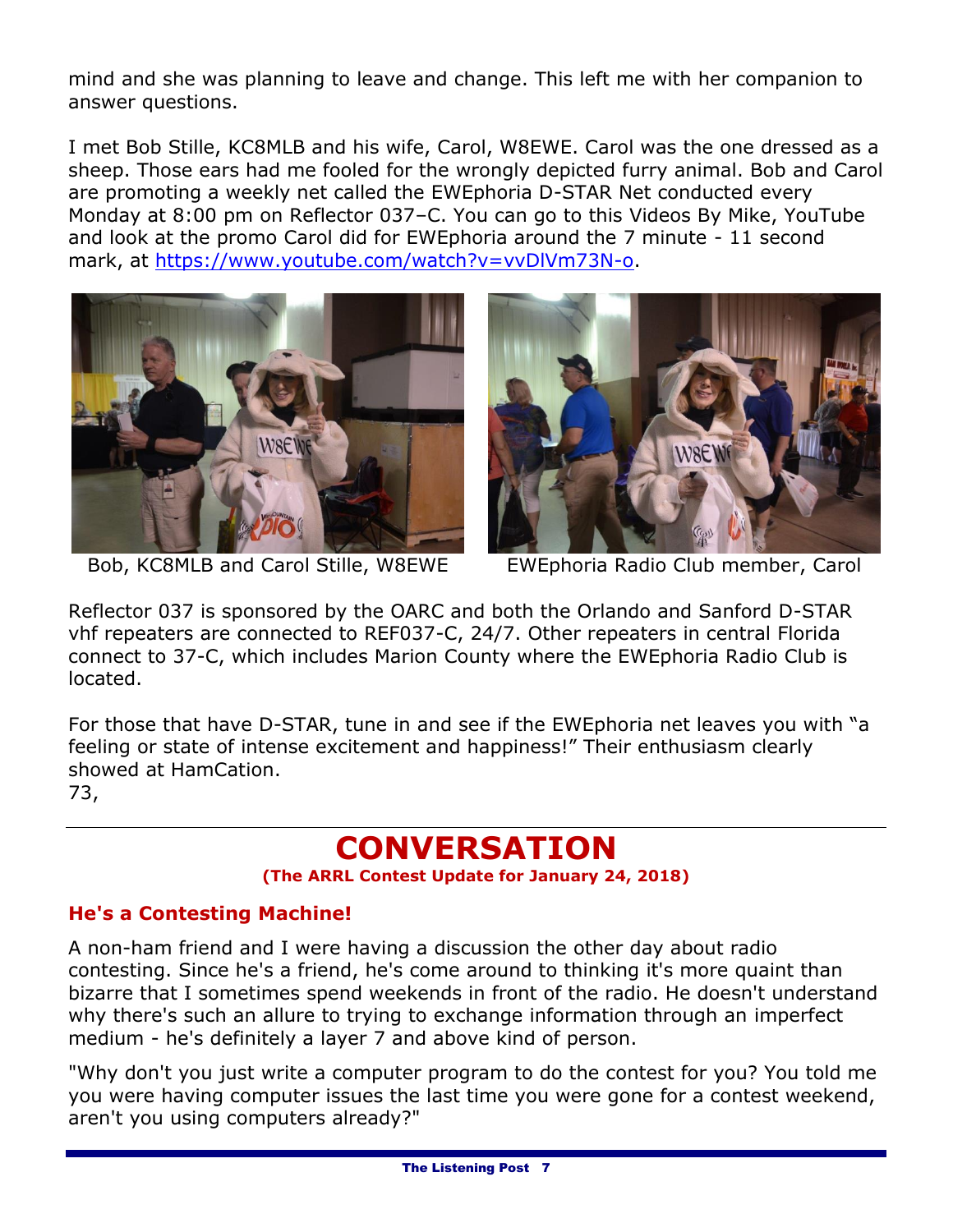Why not indeed? In the name of progress and bigger contest scores, we're everincreasing the use of automation and software to assist the operator. Logging programs today can:

- Keep track of stations we've worked
- Step the operator through the contact process, including asking for fills automatically
- Send contest information flawlessly, automatically filling in exchange information like serial numbers and signal reports
- Alert us to a wide range of errors or inconsistencies by checking information as it is entered
- Tune in stations to work for just the 'burden' of clicking on call signs in a band map or multiplier window
- Predict correct call signs using Bayesian analysis of decoded characters
- Provide up-to-the-moment information to help the operator balance multipliers versus rate
- Provide situational awareness through spectrum displays with or without labeled call signs

The role of the operator has evolved, too. Though for CW and SSB operator copying ability is important, today's operators must be more skilled in information management and situational awareness than ever before. Since the nitty-gritty contact details are handled, the operator is working at a higher level. We admire the operators that can run pileups on two bands simultaneously, since they are 'rate machines!' The qualities we admire for radio contesting prowess implicitly accelerate the dehumanization of radio contesting.

Machines and robots are not new in radio contesting. Back in 2005, Ward, N0AX, wrote about WU1F's 'TACO' bot, and N6TR's 'Z80' program that made Field Day contacts on their own. The Z80 moniker should provide a hint to the 1986 vintage of the code. Ward wrote at the time that: "It's going to take a long time, though, before machine- and human-copy signals can mix it up together to the point of a human not realizing that they are communicating with a machine." In a contest situation, the messages in a QSO are very constrained, and today there's no difference between the response you'd expect from a human or a machine. Providing anything but the exchange even to human operators will more likely than not get a robotic 'agn?' or 'nr?' What if we have already reached 'peak human' in radiosport?

Many who have used WSJT-X and FT8 comment on how 'auto-sequencing' QSOs is the only reliable way to make the '15 second window deadline' for the each phase of a FT8 QSO. Auto-sequencing is normalizing the behavior and acceptability of letting the computer make the contact, relinquishing the role of the operator to monitoring the contact and providing the final "OK" to log the QSO. One person's de-skilling of the QSO process is another person's contesting aid.

Will something like WSJT-X's 'autoseq' functionality turn up in a RTTY-capable logging program next? A logging program that incorporates such a feature would be an advantage to an operator. I'd imagine the feature would do the same thing as a human: After sending a CQ, listen for tones in the decoding channel and look for calls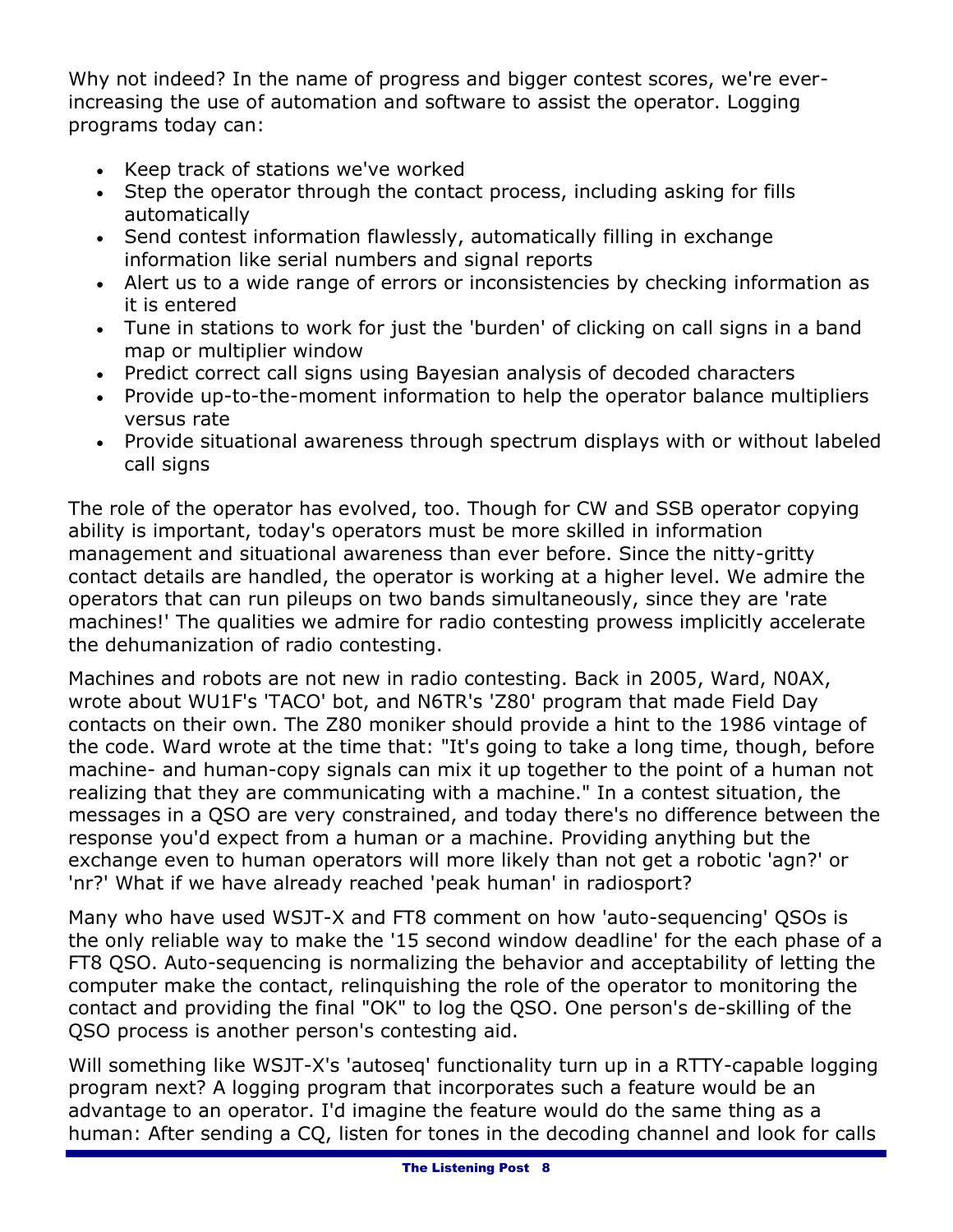being decoded; highlight them by matching them to a database of call patterns, or actual call signs; pick the one that hasn't been worked on this band mode, or is a juicy multiplier, enter it in the call sign box; wait for no tones to be detected in the decoding channel, then send the exchange. That would certainly beat the 'operator skill' of chasing a call sign around with the mouse in the decoding window under noisy band conditions.

From my own interpretation of the current ARRL RTTY Roundup rules, it does not appear that a human-supervised RTTY "bot" is forbidden. FCC rules do however mandate that humans must initiate transmissions when outside the automatic-control sub-bands. Any bot will have to wait for the human to press the 'CQ' button.

Is there room in the hobby for those who want to advance the state of the radio art by building competitive contesting bots?

### **OPERATING TIP**

#### **(The ARRL Contest Update for January 24, 2018)**

#### **Changing A Window Location to Avoid a Pain In the Neck**

This tip was prompted by a story appearing in the Northern California Contest Club's (NCCC) December 2017 *JUG* newsletter (PDF): Sometimes just moving a window on the screen of your monitor can change your posture enough to reduce or eliminate operator pain or fatigue. Hank, W6SX, experienced neck pain after a RTTY contest, which he solved by changing his screen layout. He moved his logger's RTTY decoding window to a location higher on this computer monitor, which changed his neck position, and got rid of the ache.

Bonus: If you need to display a website but it's not in your language, try using Google Translate (http://translate.google.com). Just type the URL into the Google Translate page, and you can choose the target language if it is not detected automatically.

### **OPERATING TIP**

(The ARRL Contest Update for February 7, 2018)

#### **Take your Headphones Off to Copy Weak CW Signals**

The next time you're struggling to copy a CW signal buried in noise, try taking off your headphones and holding them at arms length, using the earpieces as speakers. Sometimes it's enough to make the CW signal pop out of the noise, enabling copy. The same effect can sometimes be experienced by listening to a larger external speaker from several feet, or a room, away. (Fred, K6DGW, via the Elecraft email reflector)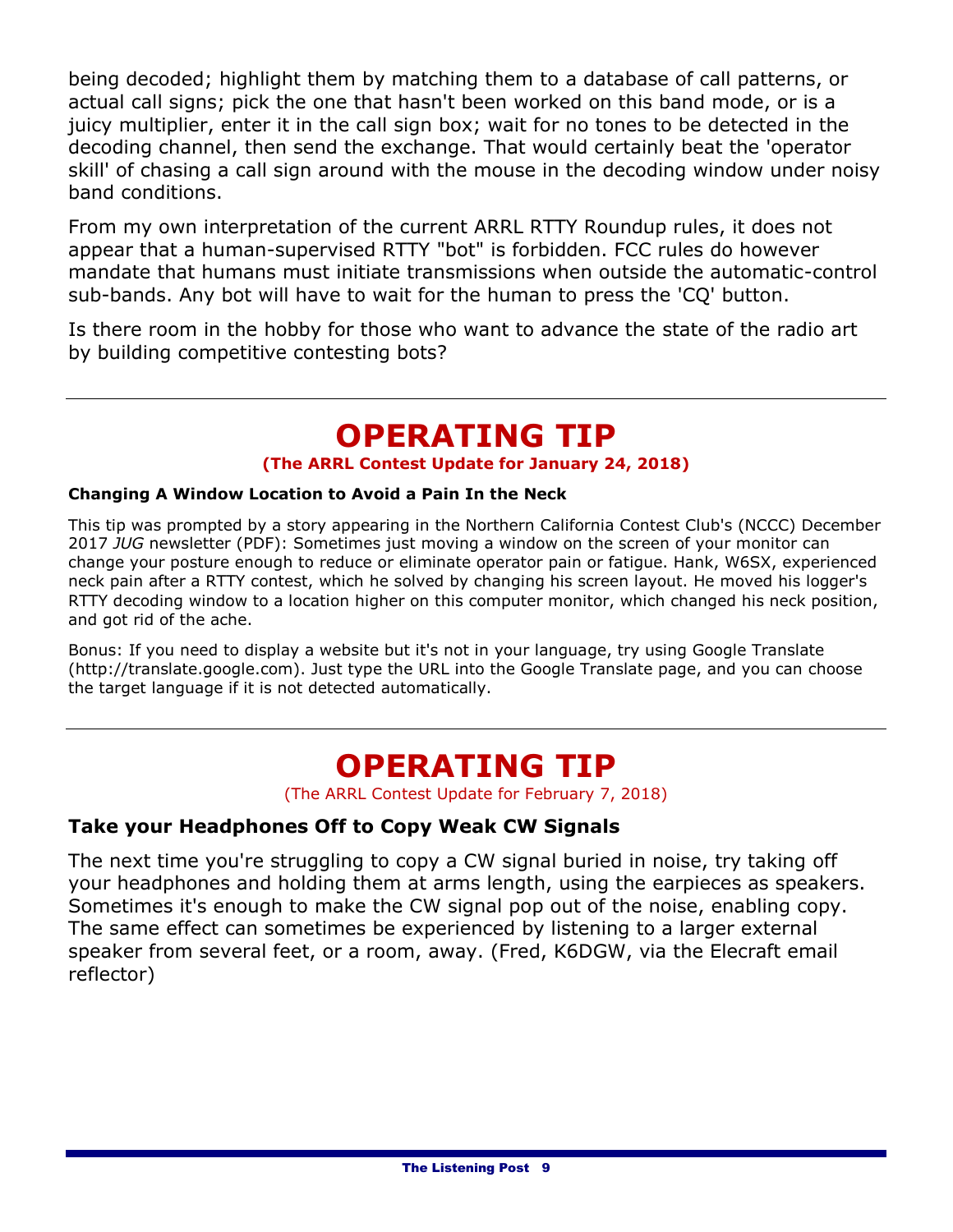### **WORD TO THE WISE**

(The ARRL Contest Update for February 7, 2018)

#### **Triboelectric Effect**

After you walk across a carpet wearing socks or shoes in a low-humidity environment, you might experience a static electricity shock when you touch a wall switch or another human. The charge that you accumulated during your carpet walk was due to the triboelectric effect, which is the gain or loss of electrons between dissimilar materials when those materials physically move against one another. Increasing the frictional forces by shuffling can intensify the effect, as most siblings are aware. Lord Kelvin built one type of electrostatic generator that uses water drops to develop potential differences. Dust or sand particles hitting wire antennas in strong wind can cause static electricity to accumulate.

### **ARRL Hudson Division Director Promotes Amateur Radio Parity Act Before Senate Committee**

#### (The ARRL Letter for February 1, 2018)

ARRL Hudson Division Director Mike Lisenco, N2YBB, testified on January 25 before a session of the Senate Committee on Commerce, Science, and Transportation regarding Amateur Radio's readiness to respond in an emergency. The session, "This

is not a Drill: An Examination of Emergency Alert Systems," was called in the wake of an incoming missile warning erroneously released in Hawaii in January. Lisenco said Amateur Radio played a role not only in responding to the warning but in disseminating word that the missile alert had been issued by mistake.

Lisenco said the Hawaii Radio Amateur Civil Emergency Service (RACES) activated on UHF and via a VHF interisland repeater network, and amateur stations monitored the alert and cancellation activity, which came less than 1 day after RACES had completed an Amateur Radio communication exercise at the State



Emergency Operations Center (EOC). In his written testimony, Lisenco recounted that the situation after the missile warning in Hawaii was chaotic.

"The phone lines into the State EOC were soon overwhelmed and congested, and the website was overwhelmed with public inquiries," he said. Lisenco said that in such situations, Amateur Radio volunteers are typically present at state or county EOCs and at the State Warning Point, the Hawaii Emergency Management Agency. He pointed out that the cancellation of the false warning circulated on various information outlets 13 minutes after the missile warning went out.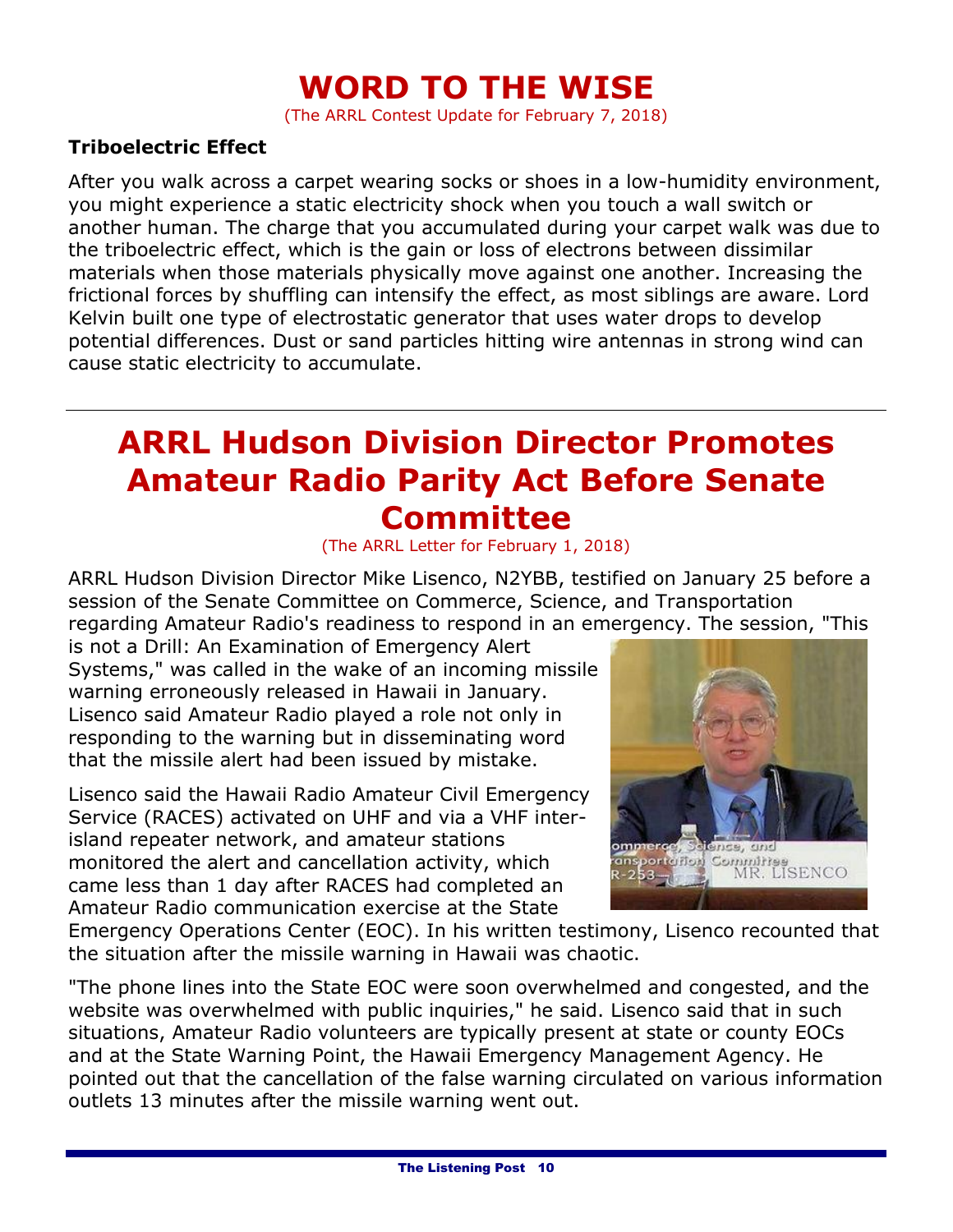"That was picked up and relayed through the Amateur Radio networks," he told the Committee in written testimony. "The cell phone alert system could not be used for the cancellation notice until prior FEMA approval was obtained. Once that was obtained, the cancellation alert went out to the cell phone network after 38 minutes from the initial alert."

"Many people had received the warning first on their cell phones through the Wireless Emergency Alert (WEA) system, but a cancellation on that same system was substantially delayed," Lisenco said. "The result was that Amateur Radio networks disseminated validated cancellation information long before the cellular networks were able to do so."

Lisenco took the opportunity to address how private land-use regulations can preclude Amateur Radio disaster response capabilities.



"There is no substitute for the ready availability of a residential Amateur Radio station in daily operation from a licensee's residence," he said. "The licensee cannot be expected to have the ability to communicate into or from a disaster site unless he or she has a station with an effective outdoor antenna capable of operation on multiple frequency bands at once, which is ready to be pressed into service from the licensee's residence at a moment's notice."

Lisenco reminded the panel members that the Amateur Radio Parity Act of 2017 is now pending before the Committee. "We are in desperate need of this legislation, and without it,

the volunteer emergency communications services provided by Amateur Radio will be precluded. We urge the Committee in the strongest terms to please approve and send this legislation forward without delay," Lisenco said.

Mississippi Senator Roger Wicker, a cosponsor with Connecticut Senator Richard Blumenthal, of the Amateur Radio Parity Act, attended the hearing. Responding to a question from Wicker at the hearing, Lisenco pointed out that an early US Coast Guard warning cancellation notice was relayed to Amateur Radio networks and disseminated quickly, while the State Warning Point waited to obtain FEMA authorization to rescind the warning via cellular phones. As a result, Amateur Radio networks were able to disseminate validated cancellation information long before the cellular networks could. Wicker issued a [statement](https://www.wicker.senate.gov/public/index.cfm/2018/1/wicker-amateur-radio-essential-to-emergency-response) noting Lisenco's testimony and posted a video clip of his exchange with Lisenco.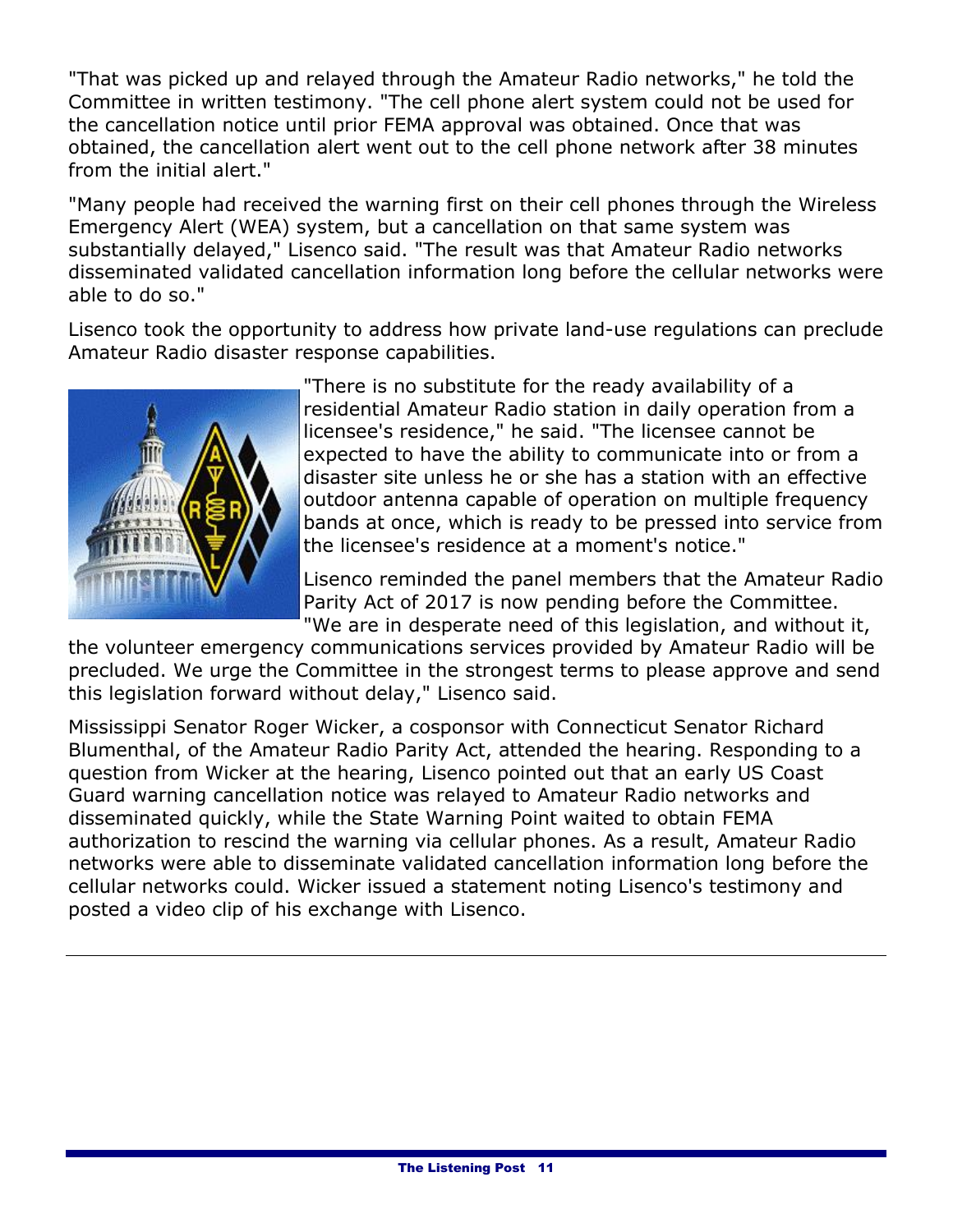### **Anticipated New Building Won't Be Ready for Hamvention 2018, but Flea Market Could Expand**

(The ARRL Letter for February 1, 2018)

Due to circumstances beyond their control, Hamvention® 2018 organizers are reluctantly walking back an earlier announcement that a new building would be available for this year's event at the Greene County Fairgrounds and Expo Center in Xenia, Ohio.

"Despite all of the best efforts and intentions by Greene County, the Greene County Agricultural Society, and Hamvention, we have learned the anticipated new building will not be constructed in time for Hamvention 2018," Hamvention General Chair Ron Cramer, KD8ENJ, said. "The prefab sections bid on and architecturally required are currently backlogged. We expect construction to be



delayed until after our show and the Greene County Fair." Cramer said construction should be completed this year in time for Hamvention 2019. "We regret this; however, it is well out of our control," Cramer said.

On the plus side, he continued, Hamvention 2018 will have more room for inside exhibits, with the addition of the vacated Furniture Building, and the Flea Market may gain new space as well.

"After consultation with professionals, we are in the process of solving the mud issue in the Flea Market area," Cramer said. "We anticipate work to start as soon as weather allows. We are rearranging the soccer field parking to eliminate use of the



low areas where we had problems last year."

**A** revised exit plan and additional off-site parking are also in the works, along with easy-to-use maps to help visitors navigate. Parking and shuttles will be free. Talk-in also has new equipment and a taller tower to extend its reach.

"There are many new ideas we are working on to make your stay with us more enjoyable," Cramer added. "Keep watching our website for updates." -- *Thanks to Hamvention General Chair Ron Cramer, KD8ENJ*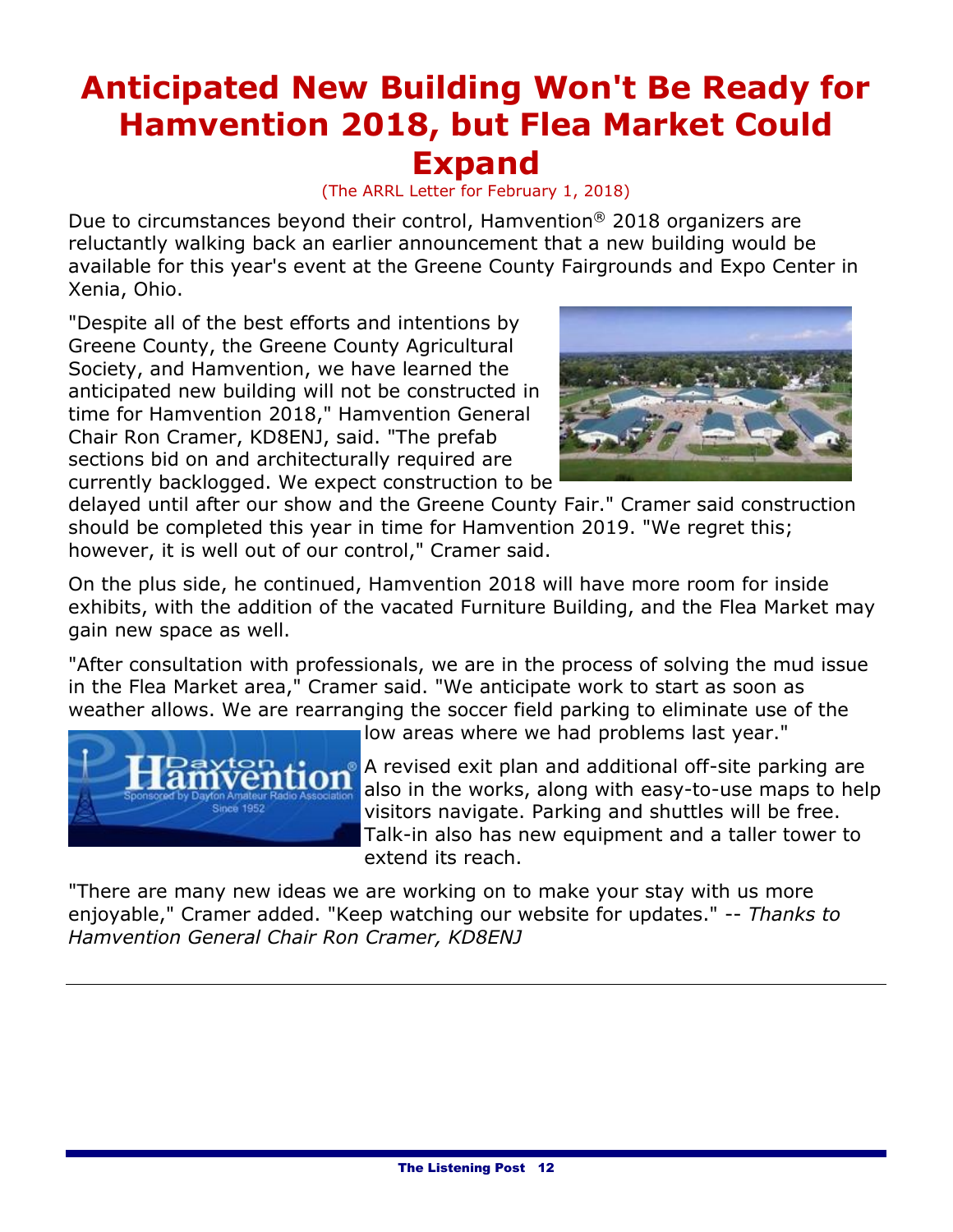### **Amateur Radio Emergency Service Transitioning to New Online Reporting System**

(The ARRL Letter for February 22, 2018)

The Amateur Radio Emergency Service (ARES) will phase out the traditional ARES report forms later this year in favor of an online system called *ARES Connect*, a volunteer management, communications, and reporting system. The new system will allow information to be logged by ARES members and managed through the Field Organization. The advent of *ARES Connect* is one of the key elements highlighted in ["The Amateur Radio Emergency Service \(ARES\) 2017](http://www.arrl.org/files/file/Public%20Service/ARES/ARES%202017%20Report.pdf) 

[Annual Report,](http://www.arrl.org/files/file/Public%20Service/ARES/ARES%202017%20Report.pdf)" released this week.

"*ARES Connect* is a volunteer management system that covers event signup, reporting, and roster management," ARRL Emergency Preparedness Manager Mike Corey, KI1U, said. "It does not change how ARES operates when serving a partner entity; it is simply a system that will make managing volunteers and events easier." Beta testing of *ARES Connect* will begin in March. ARES made changes to its report forms last year to make it easier to process information at ARRL Headquarters and to standardize the format for all forms. ARES Monthly Reports have been



posted to the ARRL website, providing regular information on Amateur Radio public



**ARRL Emergency Preparedness Manager Mike Corey, KI1U (right), and volunteer Val Hotzfeld, NV9L, were among those who deployed to Puerto Rico following Hurricane Maria to support the American Red Cross.**

service communication activity, the report noted.

According to the 2017 report, ARES membership stands at 31,332, up by nearly 13% from 2016. The number of emergency operations events reported was up by 665 from the previous year, with 1,913 reported in 2017. The top three states in terms of ARES membership in 2017 were California (2,265), Texas (1,930), and Ohio (1,858).

Reported ARES events amounted to 51,673 in 2017 - - a 4% increase -- accounting for 718,930 volunteer hours at a calculated value of more than \$17.3 million.

"There was a noticeable increase in reported activity during August through November," the *ARES 2017 Annual Report* said. "During this period there was Amateur Radio response activity for hurricanes Harvey, Irma, and Maria; wildfires in the western

states, and the total solar eclipse that occurred on August 21."

According to the report, 26 states gained ARES members, while 13 lost members.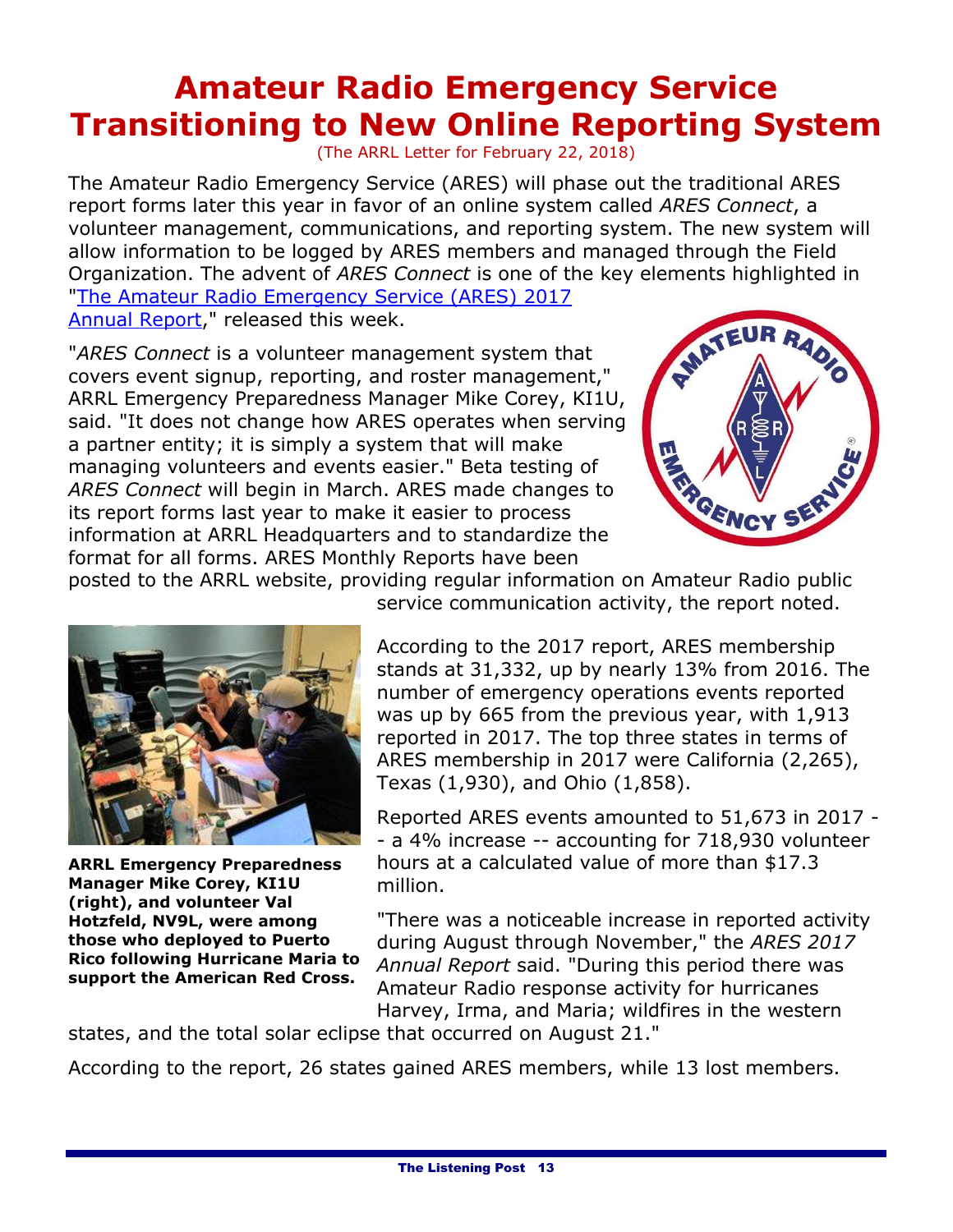### **Field Day 2018**



We are rapidly approaching Field Day for this year. We are looking for someone to head up organizing the stations in the following bands 80, 40, 20 & 10 meters. This includes phone, CW, and digital.

We are not looking for a maximum number of stations, we want just enough that can be manned for 24 hours.

Field day this year is June 23-24.

Please see a Board Member for more info.

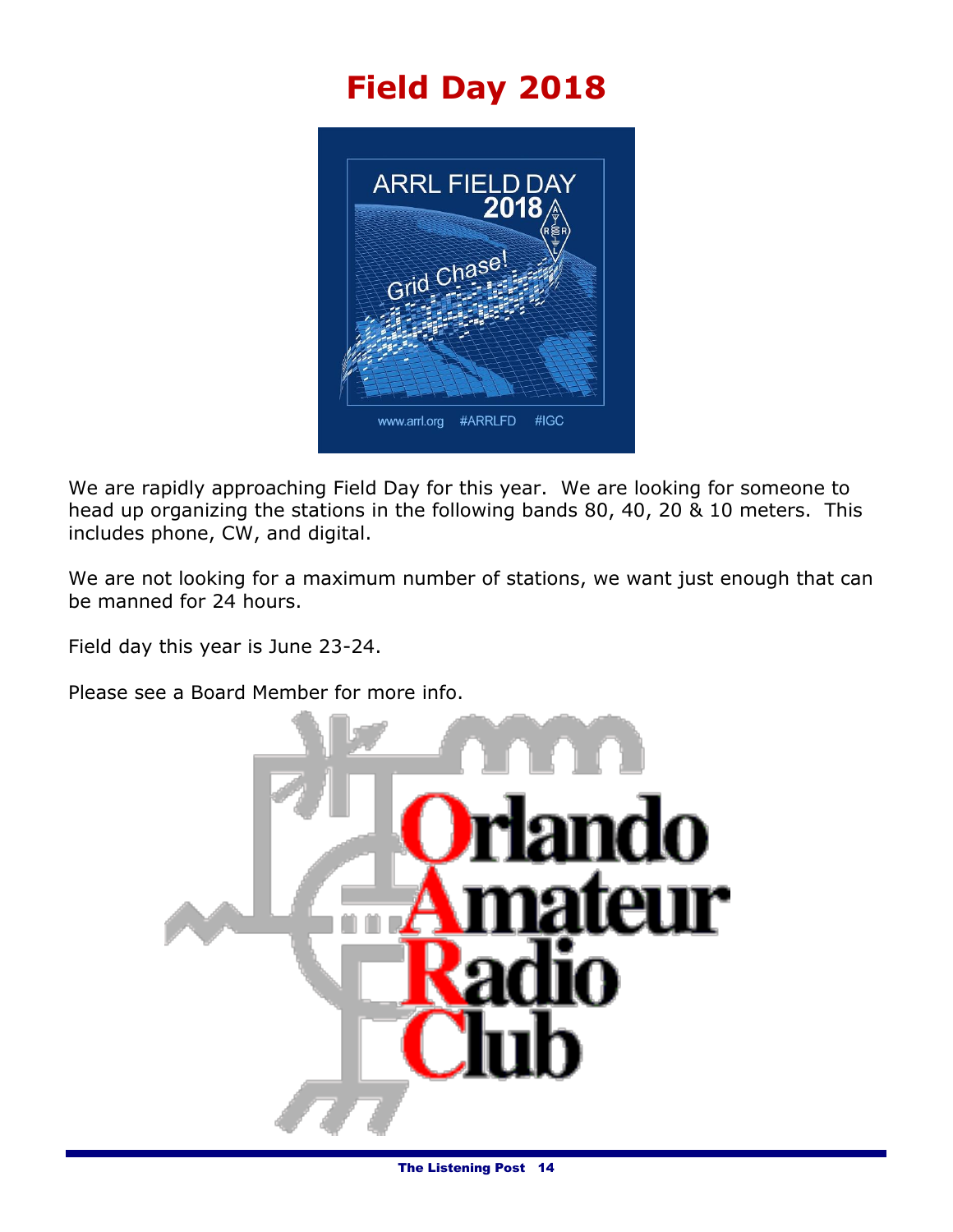### **OARC Meetings and Events 2018**

| March 7, Wednesday     | Meeting                                                                       |  |  |
|------------------------|-------------------------------------------------------------------------------|--|--|
| March 25, Sunday       | Tour de Cure                                                                  |  |  |
| April 4, Wednesday     | Meeting                                                                       |  |  |
| April 14, Saturday     | <b>HamCation Volunteer Picnic</b>                                             |  |  |
| April 21-22, Sat - Sun | Technician License Class                                                      |  |  |
| May 2, Wednesday       | Meeting                                                                       |  |  |
| May 5-6, Sat $-$ Sun   | <b>Bike MS</b>                                                                |  |  |
| June 6, Wednesday      | Meeting                                                                       |  |  |
| June 23-24, Sat - Sun  | Field Day 2018                                                                |  |  |
| July 11 - No Meeting   | No Meeting (1st Wednesday is National Holiday)                                |  |  |
| August 1, Wednesday    | Meeting                                                                       |  |  |
| September 5, Wednesday | Meeting                                                                       |  |  |
| October 3, Wednesday   | Meeting                                                                       |  |  |
| November 7, Wednesday  | Meeting                                                                       |  |  |
| December, Saturday     | Christmas Party *** Date TBD                                                  |  |  |
| December 5, Wednesday  | No Meeting but Exams will be administered at<br>5:30pm at the Beardall Center |  |  |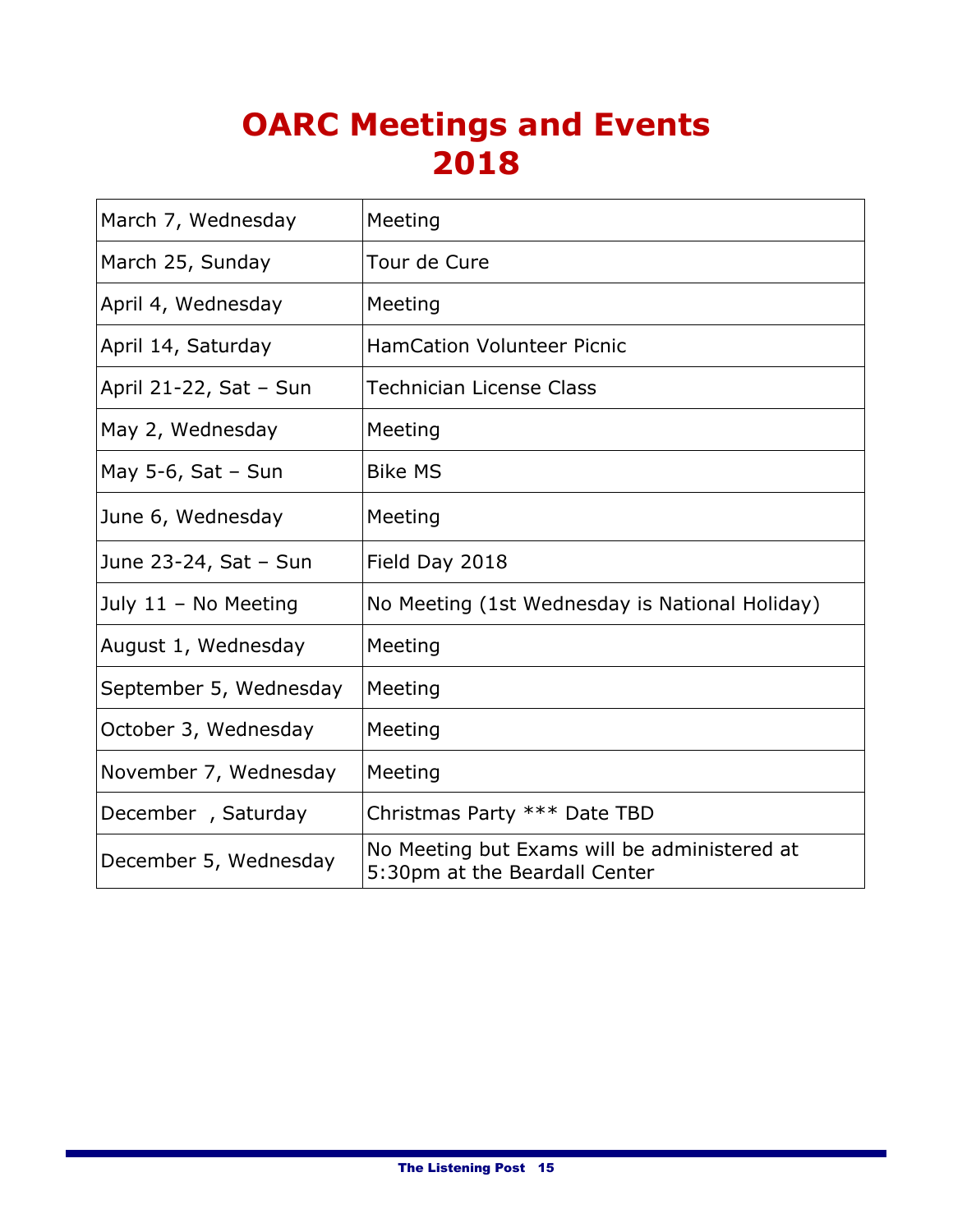

### OARC Membership Application

**Orlando Amateur Radio Club** 

**Make Checks payable to Orlando Amateur Radio Club, OARC Orlando FL 32857**

To have your membership card mailed to you, please include a SASE with your check.

| Date: 1 20 [ ] Regular Member [ ] Family Member [ ] Associate Member<br>[ ] New Membership [ ] Renewal [ ] CMP                                |  |                         |  |  |  |
|-----------------------------------------------------------------------------------------------------------------------------------------------|--|-------------------------|--|--|--|
|                                                                                                                                               |  |                         |  |  |  |
| Address: Address: Address: Address: Address: Address: Address: Address: Address: Address: Address: A                                          |  |                         |  |  |  |
|                                                                                                                                               |  |                         |  |  |  |
|                                                                                                                                               |  |                         |  |  |  |
| (Home) Phone: _________________________(Cell) Phone ____________________________Birth Month______________                                     |  |                         |  |  |  |
| Rates: Regular [ ] 1 year \$15.00 [ ] 3 years \$40.00 [ ] 6 years \$75.00                                                                     |  |                         |  |  |  |
| Rates: Family [ ] 1 year \$5.00 per family member Husband, Wife or Child under 18                                                             |  |                         |  |  |  |
| Rates: Associate [ ] 1 year \$15.00                                                                                                           |  | Dues Total: ___________ |  |  |  |
| All Membership(s) will expire ONE year from date paid.<br>Other Club Affiliation: Club Affiliation:<br>Are you an ARRL Member: [ ] Yes [ ] No |  |                         |  |  |  |
| <b>Name Badges:</b> White letters on Black background with Gold embossed OARC logo.<br>[ ] Regular $3'' \times 1.5''$ @ \$10.00 each          |  |                         |  |  |  |
|                                                                                                                                               |  |                         |  |  |  |
| All badges are to be picked up at the General meeting or add \$2.00 for shipping & handling.                                                  |  |                         |  |  |  |
| Shipping & Handling: [ ] Yes [ ] No                                                                                                           |  |                         |  |  |  |
|                                                                                                                                               |  |                         |  |  |  |